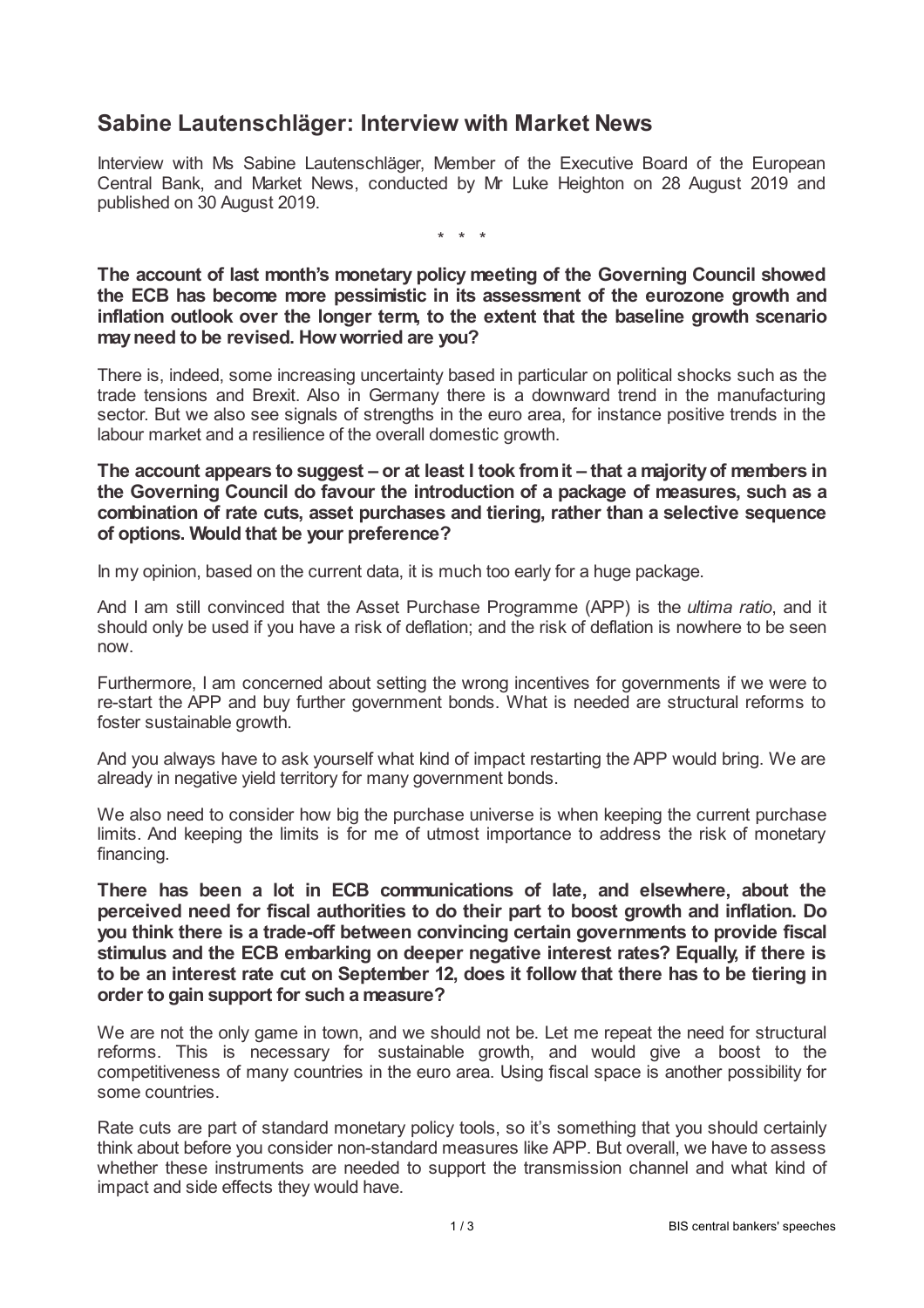But first, I would like to see the September data and whether additional measures are needed to maintain price stability in the medium term. I would also like to assess what kind of impact these measures could have. Let us not forget that we already have a very accommodative monetary policy. Lending to households and firms is still high, according to the July figures; investments are still ongoing in spite of the uncertainties.

### **Do you have a viewon howlowinto negative territorythe ECB can go?**

We need more analysis on what kind of impact and costs and benefits rate cuts would have. We need to look at potential side effects, for instance when would bank customers start to keep cash at home?

And you asked about tiering. Well, for this we need more analysis too. What is the net burden on banks and are mitigating measures necessary? The banks always bring up the gross burden, but they also benefit from the negative interest rate. So we have to consider all aspects before taking a decision.

#### **Would you support more closely linking the state-dependent leg of forward guidance to inflation expectations? To plot a more explicit rate path should certain inflation conditions be met at a given point in time.**

I'm sceptical to link forward guidance solely to inflation expectations.

### **Could you envisage circumstances in which existing TLTROs could be repriced, in order to make themmore attractive to banks?**

That might be, yes. We can use different tools: a change in forward guidance, TLTRO, rate cuts, the mitigating measures for rate cuts, depending on whether the data shows a need for them, their impact, costs and benefits. But overall, I don't see the need for a huge package.

#### **Recent ECB communications have consistently stressed that the medium term target inflation rate of belowbut close-to 2%is, and has always been, symmetric….**

For me it's asymmetric as the Governing Council has defined price stability as an inflation rate of below 2 % over the medium term, while our inflation aim is defined as *close to* but below 2%. A change should not be done hastily but based on a holistic discussion about our monetary policy strategy.

Do I think that it needs to be changed? I'm not sure.

### **LarrySummers recently argued that when it comes to central banks, "what is needed are admissions of impotence in order to spur efforts by governments to promote demand through fiscal policies and other means." Is it accurate to saythe ECB is impotent?**

We are not without power. But it is very clear, too, that we operate in an environment that is also influenced by other actors and not solely by us.

Other stakeholders have to do their work too.

**Were a decision taken by the Governing Council, perhaps against your better judgement, to restart APP, how long might it run for, and what level of purchases might we be looking at?**

Again, I do not see a need for a re-start.

I was talking to someone the other day who said that a rate cut of 10 or 20bps is far less